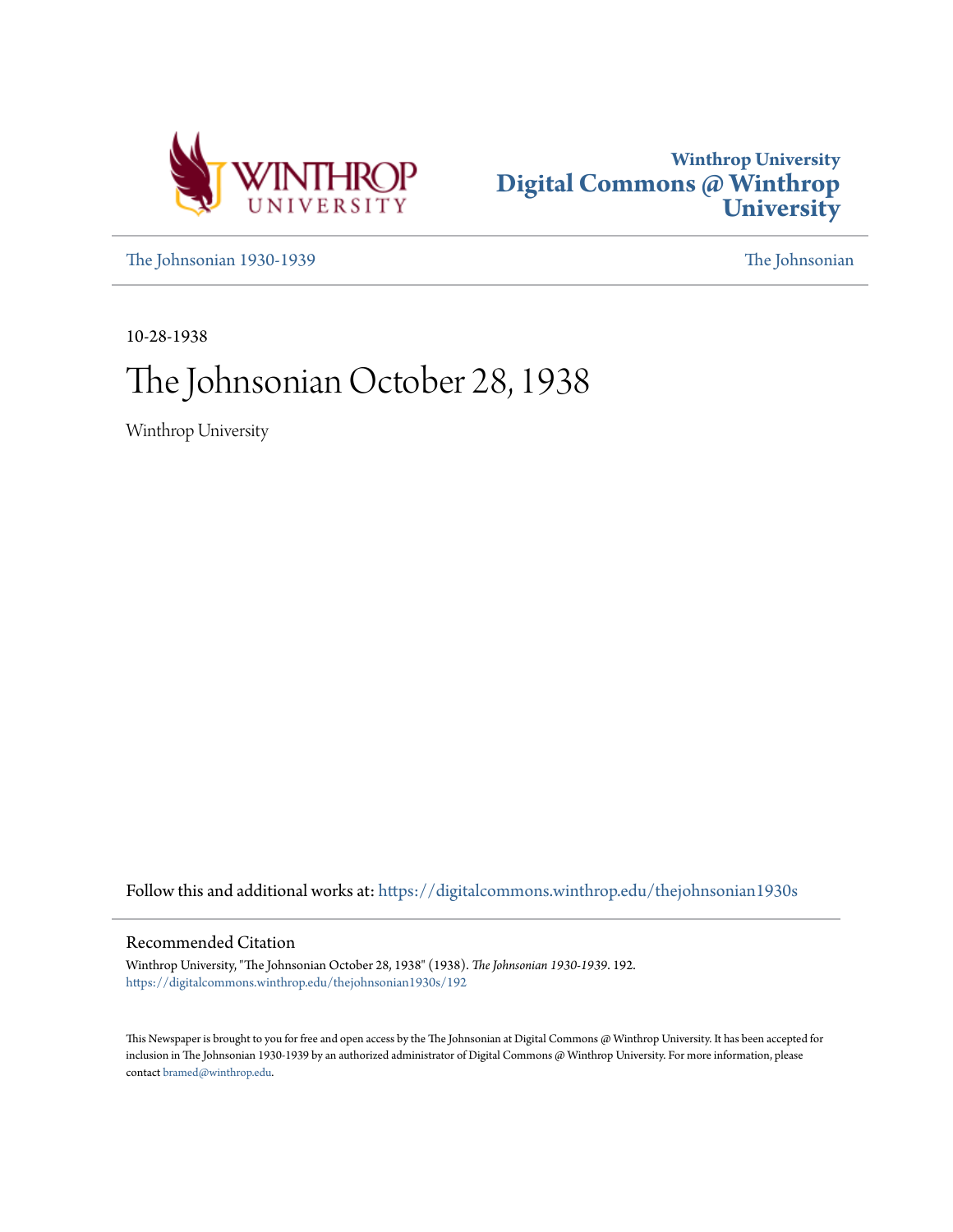



VOL. 16

Freshmen

Charamond with the functions and Western<br>respectively. The main of the functions and western of the state of<br>the state of the state of the state of the state of the<br>desired with the state of the state of the state of the s ble to speech as to clother

and discussions and bull nearest<br>are very similar in many over over the nearest and bull nearest<br> $\theta$  and the nearest discussions and per-<br>originally personal and general the very inviviably end<br>personalities and specific

near<br>Diacoxsions of the relative intel-<br>Diacoxsions of the relative intel-<br>pases usually end with "Now I'<br>own one who's Phi Deta material,"<br>"The one I know doesn't have<br>couply same to come out of a

efforms sense to come was to come the height of the solution of the property of the property and the property of the solution of the solution of the solution of the solution of the solution of the solution and the solution

Mary samed be twisted and hocker's and the<br>shocked and points and hocker and the matrice of the same behavior of<br>the same of the same of the same behavior in the same behavior in the<br>same of the same behavior in the same

The His story of this glaricus

**Comes as Next Artist Number** 



Mrs. Mildred Inskeep Mo gan, lecturer and discussion<br>group leader, will be the<br>guest of the Y November 2, Connie Smith, Bishopville

**Y** Schedules

Conne Smith, Bishopvine,<br>was elected president of the<br>freshman class at a meeting<br>Tuesday night in the gymnas-3, and 4. ium. Other officers elected<br>were: Mary Marshall, Green-<br>ville, and Elizabeth Duvall. Cheraw, cheer leaders, and<br>Lila Wells, Greenwood, pianand

o, and  $u$ <br>Iy important and initials problem is a simple to the line of family relationship in the fields of pareonality adjustments, hence parent-child eristimation, problem of additions, and marriage of approaches, and ist.<br>Connie, whe has been acting as Connie, who has been acling as<br>frequencies chain as a second parameter of the achievation of the second<br>response that the second parameter of the Beta club, and played on the<br>becker lander, a member of bookey and basketbal

**Beta Pi Theta Invites Ten to Membership** 

Beta Pi Theta, national honorary<br>French fraternity, has issued ten<br>invitations for membarahip. The<br>following were invited to join:<br>Dr. Margaret Buchner, instructor

Helen Jepson, Prima Donna,



bend over the country nort week-<br>
tend.<br>  $t_{\text{adi}}$ <br>  $t_{\text{adi}}$ <br>  $t_{\text{adi}}$ <br>  $t_{\text{adi}}$ <br>  $t_{\text{adi}}$ <br>  $t_{\text{adi}}$ <br>  $t_{\text{adi}}$ <br>  $t_{\text{adi}}$ <br>  $t_{\text{adi}}$ <br>  $t_{\text{adi}}$ <br>  $t_{\text{adi}}$ <br>  $t_{\text{adi}}$ <br>  $t_{\text{adi}}$ <br>  $t_{\text{adi}}$ <br>  $t_{\text{adi}}$ <br>  $t_{\text{adi}}$ <br>  $t_{\$ 

By ELEMARYE CUPRECA and animated with Points, Ohio, Helen Jepson, A glorious voice, an animated with Pointsy-Wald-been a plants in the third and in the third action of the time and in the time of the set of the set of the

(Continued on page 4)

# **Heads For Dixie Meet Announced**

THE OFFICIAL PUBLICATION OF THE STUDENT BODY OF WINTHROP COLLF : Z OCK HILL, SOUTH CAROLINA, FRIDAY, OCTORER 28, 1938

> Debates Will Be Pi Kappa Delta **Query for Year**

Officers for the neventh an-<br>ual Dixle Forensic Tourna-<br>eent, to be held here Decem-<br>er 1-3, were announced by Mary Ellen Adams, senior<br>from Cross Hill and Grand<br>President of the tournament. at a meeting of the Debater's league, October 19, in Cito hall.

**Collegiate Meeti** and Cheese in the section of the section of the section of the section of the section of the section of the section of the section of the section of the section of the section of the section of the sect r funda (inelation greeting) for the controller properties (in the controller controller follows: Heien Dickson, chairman for chains of chairman of room, chairman of rooms, chairman of rooms, chairman of rooms, chairman o

**Study Group** 

## **Alumnae Weekend Planned Nov. 4-6**

Alumnae week-end at the Col-<br>lege is being planned for Novem-<br>her 4-6, says Miss Leila Russell.<br>alumnae secretary.

almonas secretary.<br>
A committee from the College  $\alpha$ <br>
Angler of Winthrop daughters under the direction of Miss Ranaell is<br>
in charge of the program of activities.<br>
The ranael dapartment and the Equipment of the range of

gram.<br>
Each of the fifty-five chapters<br>
lus been invited to mend five repre-<br>
pentutives as grosts of the College<br>  $\gamma$  and one delegate from each county<br>
and one delegate from each county<br>
will be appointed by the alumnu

### **Dance Club Bids Seventeen**

The Dunce club has selected 17 there, according to an an vounceme<br>vesident.

president.<br>The new members are: Elita-<br>hash boldina, Anna Aimbara, Mary-<br>Dell Kemp, Betty Wood, Kather-<br>ine Betten, Marie Betten-Betten, Marie Betten, Marie Betten, Annis Mar<br>Roman, Elita-<br>Jetti, Jernie Mar Thomas, Elita-<br>

# 42 Schools Present At Conferences; New **Group Meets Today**

**MISS SADIE GOOGANS** 

**Curriculum** 

of the sto

Zirbes Speaks **To Both Groups; Mitchell Praised** 

Approximately 100 superin tendents and principals from<br>44 South Carolina achool systems ended a two-day confertems enous a two-uny conter-<br>ence on the campus yesterday,<br>observing and discussing the<br>new education at work in the elementary school.

ciementary school.<br>
Dr. Learn Zirbes of the Ohio<br>
State university beaded the discussion groups following class<br>
ream observation in the Windaws<br>
ream observation in the Windaws<br>
Training School.<br>
The conference, the first Miss Goggans, professor of ed-<br>cation at Winthrop, is a member Winthrop, is a member<br>ring committee of the of the atterning commutuous of the<br>Carriculum Revision group which<br>meets here today, the only woman<br>on the committee of aeven. She<br>was recently made a member of the<br>State Board of Education. versity, England, in an addressed

noun Wednesday<br>
Mednesday<br>
afternoon President<br>
Shekton Phelps addressed the<br>
group, followed by the first appearance of Dr. Zirbes at the Win-<br>
pearance of Dr. Zirbes on the Win-<br>
litrop Training School auditorium.<br>
sions

This Afternoon, the group<br>This Afternoon, the group<br>The second of two state-<br> $\frac{\text{const}}{\text{3.48}}$  and discussion hall cateterin. Attenuous<br>wide education meetings op frequences and discussions, follow-<br>wide education meetings

The account of two state-scale<br>presences and discussions, following a contribute education meetings on red in a similar pregnam in the Johnson hall with the South interest and enterpresent on M. Mitchell, Carolina Commuti

section assessment to the control of the species of the section and the control of the section and the section of the section of the section of the section of the section of the section of the section of the section of th

# torium SUNDAY 2:00-Sealer coffee be<br>6:30-Veapers, Johnse<br>MONDAY  ${\small \left\{ \begin{array}{l} \mbox{Gollege Directory} & \mbox{Answer of water} \\ \mbox{dslued Theory} & \mbox{Answer of water} \\ \mbox{dslued Theory} & \mbox{Answer of water} \\ \mbox{dslued Theory} & \mbox{4000-100} \\ \mbox{dslued Theory} & \mbox{4000-100} \\ \mbox{dslued theory} & \mbox{4000-100} \\ \mbox{dslued theory} & \mbox{4000-100} \\ \mbox{dslued theory} & \mbox{4000-100} \\ \mbox{dclued theory} & \mbox{4000-100} \\ \mbox{dcl$

**Debaters Send** Three to N.C.

of the Senate, Mary Elion as part-<br>liamentarian of the Hove of Rep-<br>resentatives, and Sara as a dele-<br>gate from Meckenburg county.<br>Winthrop is the only South Car-<br>olina college invited to the aa-

**Kennedy Refutes** 

**FRIDAY** 

**SATURDAY** 

Eastern district alum

g, Timmonsville. 7:30-Picture show, Main

of sm

The price of the 1938-39 Tartier<br>will be 44.00, the same as last year,<br>will be 44.00, the same as last year,<br>chief of The Tatler in reduction<br>of the primary concerning la price.<br>The primary control of the fundation<br>of the

Leesville.<br>The requirements for member-<br>ship are three years of college<br>Prench, scholastic ability, and in-<br>tarest in the language.<br>The officers of Beta Pi Theta.<br>Network of Beta Pi Theta.



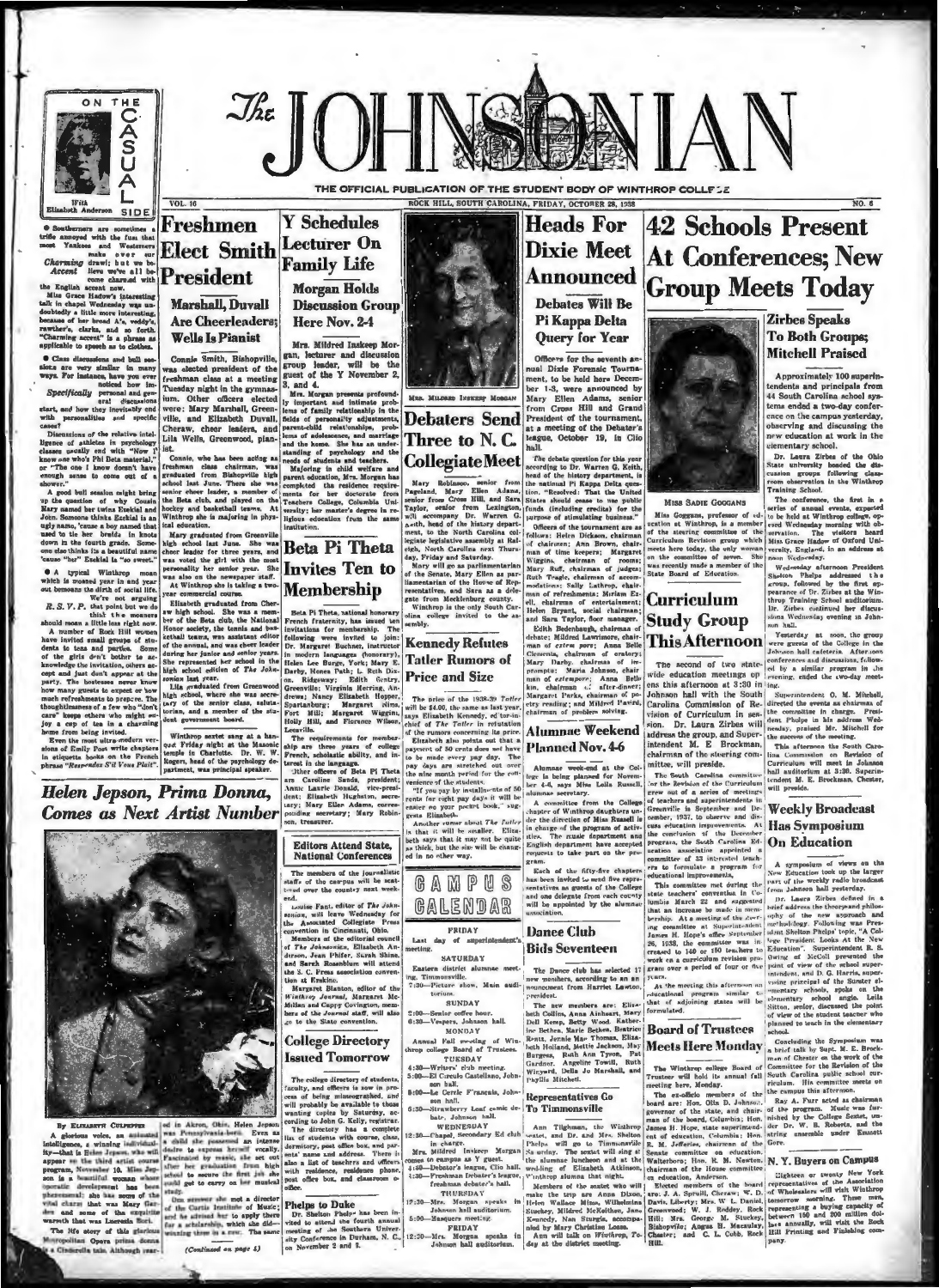**THE JOHNSONIAN** 

ADVERTISING: Mary Hayes Calhoun, Rose Craig.<br>Maryle Denny, Eugenia Keedell, Sederie Lott, Mendore

Hational Advertising Service, Inc.<br>420 Maines Ave. - New York, N.Y. Course.

should their true personalities behind<br>the glamorous cloak of acting. Theirs<br>is an almost pathetic attempt to have

people like them and admire them. We<br>all want to be liked and admired and so<br>should not look down on those who have

sinuit desires even though they make<br>the mistake of choosing the wrong<br>means to accomplish their ends.

**Re-Dedication** 

training school.

*details* 

worthwhile.

Once more the educational leaders<br>of South Caro<sup>14</sup>na have demonstrated<br>their faith in Winthrop as a teacher-

For the last three days representa-<br>tives from thirty-two school districts<br>have been watching the "new education"

have been watening to "new equication"<br>at work in the Training School and on<br>the campus. They have been learning<br>what Winthrop expects of the teachers<br>also will send to them next fall. In-<br>cidentally they have found out wh

Winthrop expects from them as super-

intendents and principals.<br>Several persons on the campus might Several persons on the campus might<br>well abare the success of this conference, the first of its kind over held here.<br>President Shelton Phelps, who probably<br>mor

are of the planning and executing of tails. Others, too, progressive and dern in educational outlook, have

By asking school officials to visit us,

helped to make the meeting imme

intendents and principals.

racives to be sincere. However, we ald not be outck to conde

mn the

Gamp

nolth

**MARGARETT BLANTO** 

霞 ൡ



ORTEAS Emaked Ballency, Margarett Band<br>Mary Osma, Phillip Garden, Margarett Band<br>Mary Osma, Phillip Hards, Mary Boli, Band<br>Mary Osma, Phillip Hards, Mary Boli, Band<br>Mary Piacker, Emaked, Mary Boli, Band<br>Mary Piacker, Emake son, Elaine

## The Polite Thing

At present, the question of dating<br>is very much before the public eye. The<br>over crowded dormitory parlors, the<br>aigning-up-for-dates aituation, the noise over crowned normitory parsons, the<br>aigning-up-for-dates altuation, the noise<br>during dating hours-all make any faux pas on the part of us or our visitor

oubly noticeable.<br>One of the elementary rules of etione or the elementary ruise of edi-<br>quote that most Winthrop girls ignore<br>diat of introducing our dates to the<br>hostesses of the dormitories and of Johnson hall.

Johnson hull.<br>
After all's said, Winthrop is, for the<br>
present at least, our home. The dates<br>
we invite here are really the guests of<br>
Winthrop. The college has designated<br>
the matrons as the official hostesses for these dates.

As the hostesses, they-like all other As the hosteases, they——use an other<br>hosteases—are supposed to greet the<br>visitors who come to the dormitories and<br>tell them goodbye when they leave. And,<br>just as we introduce our friends at home to our parents, so we are supposed to<br>introduce our friends here at Winthrop<br>to the hostosses.

Then, the next time a friend comes,<br>he'll not hesitete to stop by the office as<br>he should do, and call for us, instead of roaming the campus in a search

These little thoughtful acts of courtsince it to easy are what make Winthrop more like<br>home, and the more like home it is, the<br>better the dates will like it. After all, they are really, the only polite things to do

### **Until He Stands**

The last number on the program. applause...curtain call...more applause...autober how...still more<br>plause...another how...still more<br>applause...a "natural" for an encore -Instead the artist returns to find the stairs audience on its feet. Meanwhile the girls up front are still clapping and<br>begging for more. No wonder the artist res without giving the encore.

A few years ago it was a never-hroklege to declare a program ended by<br>standing himself. Until be rose, no student dared move. Today, underclass-<br>men do not know of this rule and often ignore it.

The true artist enjoys giving of his art for others. Last year Engel Land told us (after she had sung several encores) that she would have loved to



Surmisements-of-the-week

Survation<br>entra-of-Ac-isres). Survation of the server in correct to the<br>line of this or her likes and dislike. Miss Binkey's syns have that dever head<br>in the training of this or her likes and dislike. Miss well to the<br>ser

The Johnson was to make a residence of

have stayed on the stage until midnight<br>if we had but asked her. Instead, un-<br>appreciative girls caused all of us to sa precio numbers

mias precious numbers.<br>
Before the next Johnsonian comes<br>
Dispon, one of Metropolitan's greatest<br>
Jepson, one of Metropolitan's greatest<br>
sopranos. She will have encores galore<br>
sopranos. She will have encores galore<br>
to s

when we shall reave.<br>Freehmen, sophomores, and all the<br>others-Watch Dr. Phelps-stand when he stands



 $By$ <br>It would probably not be a mistake to say that the average person spends a

Although be is not usually fully conscious of this acting, he is nevertheless

aisters on the stage. He puts on one act<br>for his family, another for a group of friends, and still another for his sweet heart. He goes to the grand opera and<br>although he is able to appreciate but a sinall portion of it he nevertheless puts<br>on an act before his friends by telling<br>them how much he enjoyed the whole performance. He goes to a lecture givne standa, but don't budge until he does.<br>Ieres it is the bulge until he doesn't leves it is tunkle to comprehend a word of<br>leves it is under budge in the summer of a very of it,<br>he nevertheless acte as though he thorough

alistic one.<br>The idealistic view of things was probably taught him by his parents, the materialistic philosophy was his own selection.

The strange thing about this eitua-The arrange time about this situation is that the person under consideration is not net to be aware that he is<br>about a not net to be aware that he is<br>living a dual life. However, other peaks<br>ple are quick to detect it in h

How curious it is that we all admire<br>sincerity and yet we often do not allow

 $\label{eq:1} \begin{array}{ll} \Delta\text{-}mass \text{ or } 3\gamma\text{-}648\text{-}898\text{k} \\ \Delta\text{-}mass \text{ to } 3\text{ to } 3\text{ to } 3\text{ to } 3\text{ to } 3\text{ to } 3\text{ to } 3\text{ to } 3\text{ to } 3\text{ to } 3\text{ to } 3\text{ to } 3\text{ to } 3\text{ to } 3\text{ to } 3\text{ to } 3\text{ to } 3\text{ to } 3\text{ to } 3\text{ to } 3\text{ to } 3\text{ to } 3\text{ to } 3\text{$ 

"The captain of one Atlantic liner never<br>smokes while he is at sea. (But no doubt he a whiff in every port.)"

"Six Devenablye milkenside are leaving for Hollywood next month. (To appear in con-

First girl: "Who is that girl!"<br>Second girl: "Ob, that's Birdie Byrd."<br>First girl: "How tweet."

Oncorrery-q-1-the-essek<br>method and the particular control of the system charming permonality in her new book, Lokers, the system of the system of the system of book that the system of book. After years of boles and the dy

Personal nomination for the most deal of Winthrop's countenances- that<br>Kaith,

Parenthesis from "Punch"

ory-af-tha-week

Overheard

**Pilano** 



Dear Sally, r's a Hallowe'en warning I re-Ħ the to pass the same on to you:<br> **E** Casket Struct<br>
Dead City, Mass.<br>
October 11, 1938.

 $11, 11$ 

Dear Phyllis, October 21, 1933.<br>
You are invited to a dance that is to be given by the Grave Digners' Associates on 2 Canadet Street. There will be an admission charge of with their parama lones. (No exactly Orphava charg clation.<br>Plant

dation.<br>
Hense de not disappelnt us by net coming.<br>
Please de not rank te the door when you bear<br>
is the town of his horre is net judgment.<br>
it is to be held October 31.<br>
Mornfully years.

I hope that this leaves a in the set

Love,<br>Phyllis.

Prills and fripperies from its feabless de handless of<br>Presseds—bad Pressel r (cuite agree, but the later of the final scheme<br> $\chi$  and  $f$ . Along wrong with the<br> $\chi$  and  $f$ . Along the definity<br>sense and chickers of Holyn

'N THINES

a red dip to match her low ralls. By the half-liked Iolli-pop under my bed, I<br>Usy the half-liked Iolli-pop under my bed, I trow it were a herby day IIIs Majasty's bard<br>age to Her Royal Higman of "rings on her appear 1938

The like I was atellie will white state of the number of the like I was atellied by later than the process and the results of the process and the process of the state of the matter of the state of the state of the state of

But listen, any chemies, and you shall hear<br>of jurkins and jericins of sunde and leather and<br>leopard spots. The cry is for more and more leopard up<br>of 'em1 means to accomplish their ends.<br>
Let the person who is troubled with<br>
Let the person who is troubled with<br>
the difficulty described above thoroughly<br>
examine himself. Then on the basis of<br>
his findings let him construct a

or on:<br>
If Jimmie had a nickel you know what he'd buy!<br>
Nothing! Bod saw is 'till he got two<br>
bursts with triannings a is a first class<br>
banans with triannings a is a first class<br>
sionach-ache.

stomach-ache,<br>
Speaking of second looks, who wants 'em if<br>
they're attracted by "sich meastractics" as<br>
claws for fingernalis and a soupbowl haircut<br>
--yes, oh yes, there are two  $x^{1}$ 'es to 'meast -year, on  $\frac{1}{2}$ <br>  $\frac{1}{2}$  A tisket a tasket<br>  $\frac{1}{2}$  A tisket a tasket<br>  $\frac{1}{2}$  A little girlle took one out<br>
And were it for a locket!

Title: What Svery Grif Should "No".<br>Turpose: To start pointed conversations<br>and, incldentally, to be considered as orne-<br>ment free charmsunic--on account of the book<br>is 1 inch by 1% inches and of gold!

Of all Father Seasons' children<br>Father Seasons' children<br>He has given him a "ceat of many Heah pear line a time begun.<br>Here is obsert, and there it, just the begun.<br>You cannot hame a single color that Fall do the season a

How is this for MARCULINE LOGIC MARCULINE LOGS<br>New I like Nance<br>'Cause she-can dance.<br>And I admire Het And *& admits mes*<br>Sha-heap-no-pet.<br>I like to clum with Ne!<br>"Cause she's so swall.<br>I avoid Helen, I avoid Helen,<br>
Sho's too sweet-mediin'!<br>
Sho likes you to appland.<br>
Sho likes you to appland.<br>
Sho likes you to appland.<br>
Clause show wary.<br>
Clause appearts of plain!)<br>
But when ally and done-<br>
Clause -days it all-ab trea

 $\begin{minipage}{0.9\textwidth} \begin{tabular}{p{0.85\textwidth}} \textbf{For you ultra-order and linear form} \\ \textbf{For you all the model of the model of the same set: \\ \textbf{For } \textit{right} \text{ book of good manner: \\ \textbf{For } \textit{right} \text{ to } \textit{fable} \textit{ Table 1} \\ \textbf{or} \textit{ref} \textit{label} \textit{label} \textit{label} \textit{label} \textit{label} \textit{label} \textit{label} \textit{label} \textit{label} \textit{label} \textit{label} \textit{label} \textit{label} \textit{label} \textit{label} \textit$ 

feet in front."<br>"Notbing is worne form than for an engaged<br>couple to go alone to the theatre in the evening<br>though they may drive in an open carriage<br>unchaperoned."

unchappersed."<br>"Why cannot a man wear a fairly decent gave more why cannot below is<br>gave most below a pair of the series of the series in the series below<br>generally affected ? If a man cannot swim with a alcore that over<br>

A few words; a few lines; a few thoughtsfor words; a few libes; a few longing<br>over:<br>"Conk your gaten by the following,<br>Never by the leaves that fall;<br>Count your days by golden hears,<br>Don't your aigns by golden hears,<br> $\alpha$  Don't your aights by stars, not shadow<br>

Nine out of ten people, according to a<br>brarian, read the vrong sort of books. This<br>probably because nine out of ten novelists<br>rite them.

-Tunes.<br>
Time-This year.<br>
Place-Uniform room.<br>
Place-Uniform room.<br>
Characters-Hex Gibnos, Mrs. McDona<br>
Mary Jons, room Grant Falls.<br>
Mrs. (Robonald: (measuring Mary) 34,<br>
Mrs. Gibnon: (repeating and recording<br>
Mrs. McDona

 $-$ Paneh

**PERSONALITIES** MARY ELLEN ADAMS



vear's Dixie tourna-<br>ment goddens...<br>Crand President of<br>Dixie Tournament to be<br>held in December...<br>Major in history and

Major in history and<br>Slim and brown . . . awarage height . . .<br>bears remarkable resemblance to Densita Put-<br>bin . . . quick in moviment, thought, and<br>speech . . . has an over-abundance of nervous

ser computer ... abvays takes a<br>pond cup of caffee ... reluses ever to put in<br>vam before sugar.<br>Favorite food is tomato annumelose and more

scond cup of coffee ... reluses ever to put<br>ream before sugar.<br>Paus before sugar.<br>Star die of the stands and plays ... low<br>offee ... lowes tambi and plays ... low<br>cothell termy day ... even likes to accure lette<br>... over o

## **OTHER THAN** ARALLEL

Carolyn DuBoss has this to say:<br>I'm No Pozy I'm no poet,<br>I wonder why Teachers always say,<br>"If you fail to write a poem,<br>After school you'll have to stay"!

news. schoon: 27.<br>Mrs. Gibson: 27.<br>Mrs. Gibson: 36.<br>Mrs. Gibson: 36.<br>Mary: Eingof

The Party of the Hills of the Santy<br>
The a poem.<br>
Don't know bow to start.<br>
Don't know bow to start.<br>
This a smart guy to write a poem.<br>
And se far, I'm not smart!

fere is a little poem that should deeply<br>sh all Winthroplane-<br>He is a little saimal, with four feet and<br>a tail,

a tail, and two small horns upon his bead, and<br>a very mouratul wall.<br>He ests everything that be can  $\mathbb{F}$  are mouratul wall.<br>He same than be is able.<br>His aim in life is to grow up and supply<br>a Wisthrop table.

These were cverheard:<br>"Be it ever so homely there's no face like<br>your own."-Sarah Watson.

"De R ever so homely there's no face like<br>your ewn,"—Sarah Watson,<br>"I can how there's any hole left to<br>"at Y can how there's any hole left to<br>"-at limit Rostinger. The meaning of hechoicr in the solution<br>of the same is it

First roommate (doing Spanish): "What<br>tense is 7 am thinking'?"<br>
Necond roommate (doing nothing): "Free-<br>
set progressive."<br>
First roommate: "No, it's a present impos-<br>
First roommate: "No, it's a present impos-

"Life is the gift of nature; but beautiful  $H<sub>0</sub>$ 



By asking school officials to visit us,<br>Winthrop has re-dedicated itself to ser-<br>ing the State. We have all<br>ently reaffirmed our pledge to give South Carolina the best possible in teaching methods.<br>It is up to us as studen

P

Corolax as a welcome relief from the difference of the<br>sign of the difference of the column covered with a possible from the<br>sign of the corolax covered with the sign of the brane covered with<br> $\frac{1}{2}$  and the sign that

and the state of the state of the state of the state of the state of the state and the state of the state of the state of the state of the state of the state of the value of the value of the value of the value of the value

er control of the magnitude of the control of And, of control, the gallows falls to put<br>a strong and the neck of Judy's in-name-enly-<br>transmostry and the neck of Judy's in-name-enly-<br>transmost and of course, his control th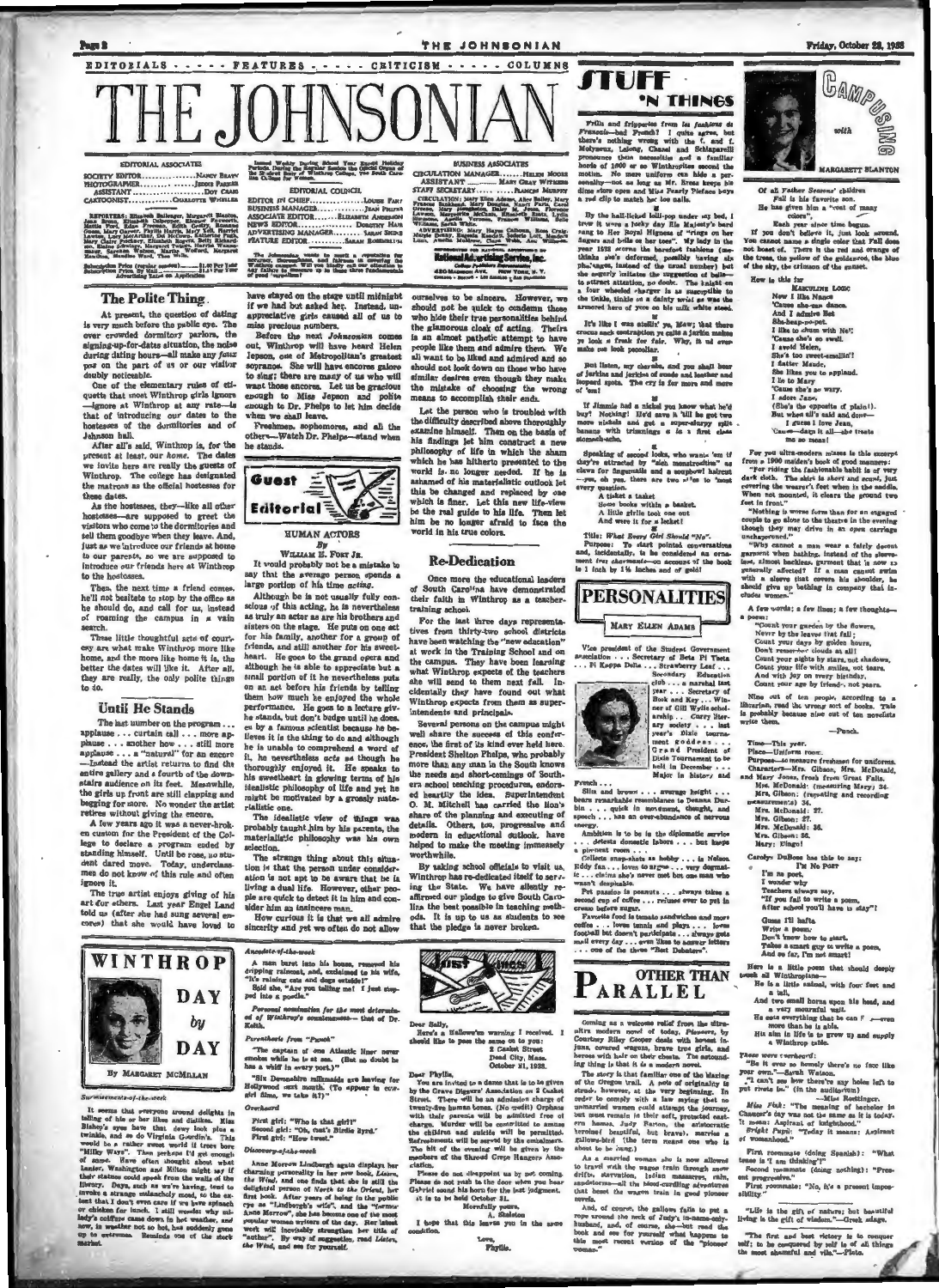Psychology Students

**Honored by Faculty** 

Approximately  $1\leq n$  bundred tailors students were enter-<br>tailord at tea Weynamely afternoon blum Stella Breadfuld at the Meynamely afternoon blum Stella Breadfuld at the home of Dr. and Mrs. Rogers and College are aways

owers in his garden.<br>Members of Alpha Psi Zets, hon-

Members of Alpha Pal Zeta, home<br>start paychology frakernity, assisted the host and hosteness.<br>In the dining room Helen Tindal.<br>In the dining room Helen Tindal.<br>In the dining room Helen Tindal.<br>Les. A lace clobi with an arr

**Naudains Entertain** 

on the table.<br>Rogers took many of the through his garden before

ately two hundr

Mary Ellen Adams attended the Wofford-Stetson game in Spartan

Truwbridge, Ernestine<br>sephine Green, Peg Wil<br>McFadden, Eugenia

McFadden, Eugenia<br>Martha Frances Todd.

Miss Sara Cragwell and B<br>Evelyn Ehodes spent the week-<br>at the home of Miss Ehodes<br>Bluffion

w

**122 E. MAIN** 

Phone 287

nram<br>Cas

Page R

#### Freshman Dorme Plan Hallowe'en Partise

Amache, Simo

Star in "Josette"

"alestic", starring Don<br>America, Silvane Simon, and<br>hoster Young, will be shown<br>in Main and<br>iterations. The starring will be above the "Com-<br>order of Errors" theme. The story of the starring main<br>comedy, complicated romanc

A vespers program will be given<br>at Presbyterian college Tuesday a<br>7 o'clock by the Y deputation team<br>and a trio from the music depart

 $\overline{a}$ 

Mary Hayes Calhoun,

Finance of Finance and Robert and Robert and Brazillac Street, and Brazillac Street and Robert and Robert and Robert and Robert and Robert and Robert and Robert and Robert and Robert and Robert and Robert and Robert and Ro

misse to arrange for decorations,<br>entertainment, and refreshments,<br>Evelyn Dobbins, Marie Bethen rad<br>Jean Fawcett.

#### **REEAZEALE PARTY**

Benezzata. Pentru Tammar and Benezzata.<br>
The entire first floor of Breaseake<br>
py at | coatiums party, Prince will be given<br>
and the discovated Monday for a metric of the best contume.<br>
entire for the best contume.<br>
entire

**Announced** 

SOCIETY

Mr. and Mrs. Joseph La Reche<br>Seabrook, Ediste Island abrook, Edmonden<br>1981 - the engagement<br>1981 - daughter<br>Adalaius La Roche

"MIDGIE"

— the Sensetions<br>Waist - Longti<br>Cerdinan Sweeter

**TISH-U-KNIT** 

 $4$  LEON

 $\begin{array}{l} \begin{array}{c} \text{Now as Tomorow...}\\ \text{1 subhd as a Dsb ...}\\ \text{1--} \end{array} \\ \begin{array}{c} \text{1--} \end{array} \\ \begin{array}{c} \text{1--} \end{array} \\ \begin{array}{c} \text{1--} \end{array} \\ \begin{array}{c} \text{1--} \end{array} \\ \begin{array}{c} \text{1--} \end{array} \\ \begin{array}{c} \text{1--} \end{array} \\ \begin{array}{c} \text{1--} \end{array} \\ \begin{array}{c} \text{1--} \end{array} \\ \begin{array}{c} \text{1--} \end{array} \\ \$ 

AT ALL SMART

**ome of Nearest Shop**<br>Fiease Write to

**OLYMPIC** 

 $141$  W

W



**Neuralines Entertain Mediator Later and Addistor Laterature Method and Removement of the Editor Later with the supplement of the Editor Method and Removement Control Control Control Control Control Control Control Contro** 

**FLOWERS** "Gladden Your Heart" and Make You Gay!

**KIMBALL'S FLOWER SHOP Main Street** 

Do You Want Your Clothes to Look Young and Fresh? TRY US

**FAULTLESS CLEANERS** PHONE 881

72 Oakland Ava., Rock Hill, S.C.

East Main

**HALLOWE'EN MASKS - COSTUMES FAVORS For That Planned Party** 

Y.C

**J. J. NEWBERRY CO.**